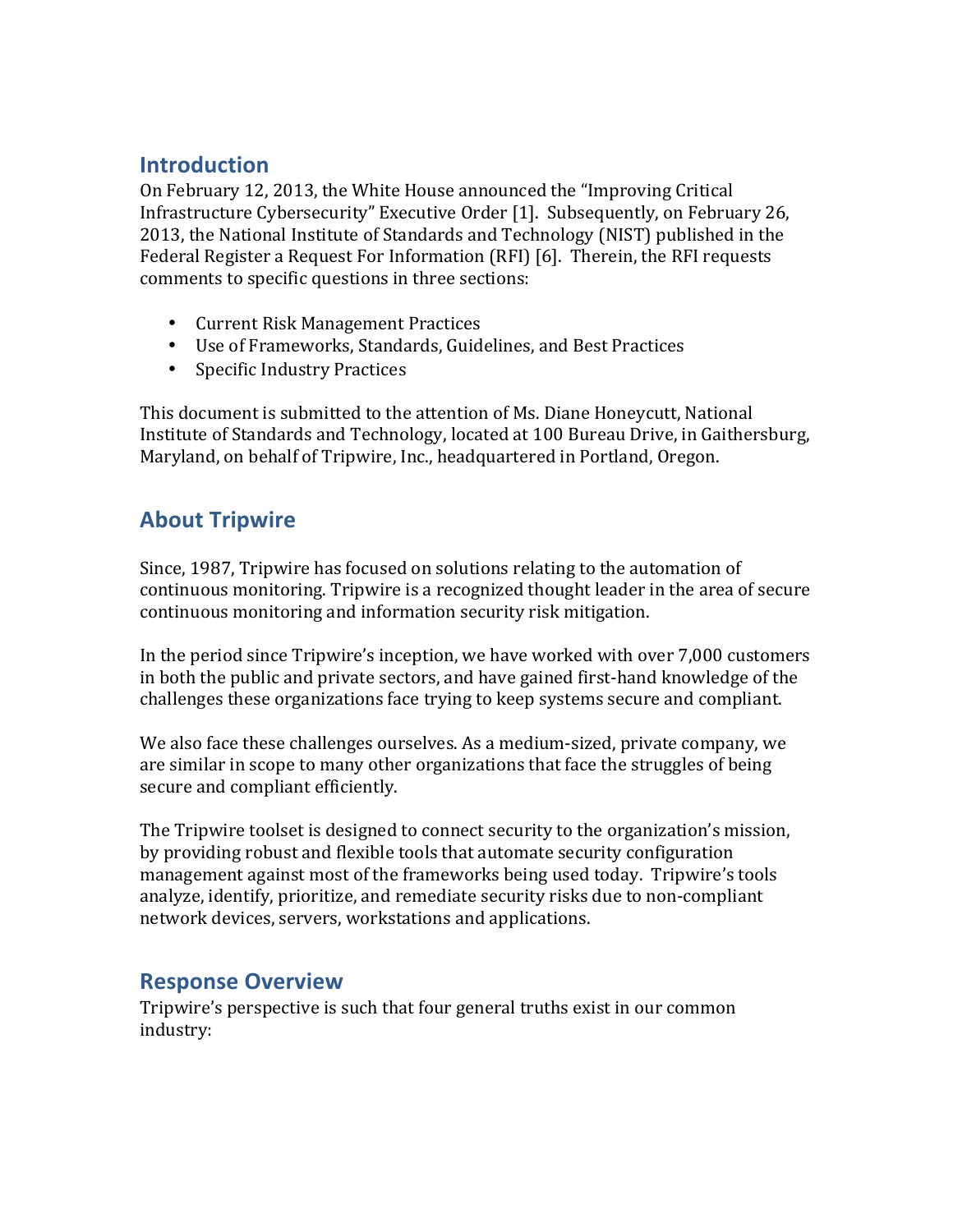- **1. Threat agents have evolved:** The people behind today's breaches are no longer simply making statements; they're stealing intellectual property or money.
- 2. **Systems complexity continues to increase over time:** Not five years ago the "cloud" was just forming, and not two years ago "BYOD" wasn't a really big deal.
- **3. Dynamism of situational awareness is increasing:** Motivated and resourceful threat agents take advantage of systems complexity and change tactics often. We must defend against many attacks, when the threat agent need only realize one. This makes situational awareness more fluid than it used to be.
- 4. **Our qualified resources are scarce:** We simply do not have enough qualified information security resources to combat our collective adversary.

Consequently, we believe that the strategy and tactics we use as defenders must necessarily focus on operational loss minimization using processes that rely on tools that:

- Act as force multipliers: Enable information security personnel to act as more than one.
- • **Embed information security domain knowledge:** Let a few do common work, then put that knowledge into the tools to be leveraged appropriately
- • **Automated:** Wherever possible, automation must be used to decrease our reaction time and the adversary's window of opportunity
- Share information: Tools should interoperate and cooperate as much as possible out of the box, and they should be configured to share information with partners and appropriate authorities (i.e. ISAC, CERT, CSIRT, a user community).

Present Control Frameworks are incapable of supporting our evolved needs. Therefore, Tripwire proposes that the current Framework model evolve into one that focuses on three main concepts.

1. **Persona Definition:** A *persona* provides a "face" to your users beyond role and responsibility. From *Agile Software Requirements:* "user personas provide a means of further refining the approach to the user to make sure that the needs of different types of users are met" [7].

Given a specific business process, who interacts with this process? Who are the stakeholders? What roles do they play? What are their personal and professional goals and aspirations? From this information a *primary* persona can be discovered along with *secondary* personas [7]. These personas inform the Control Framework in terms of what it needs to deliver.